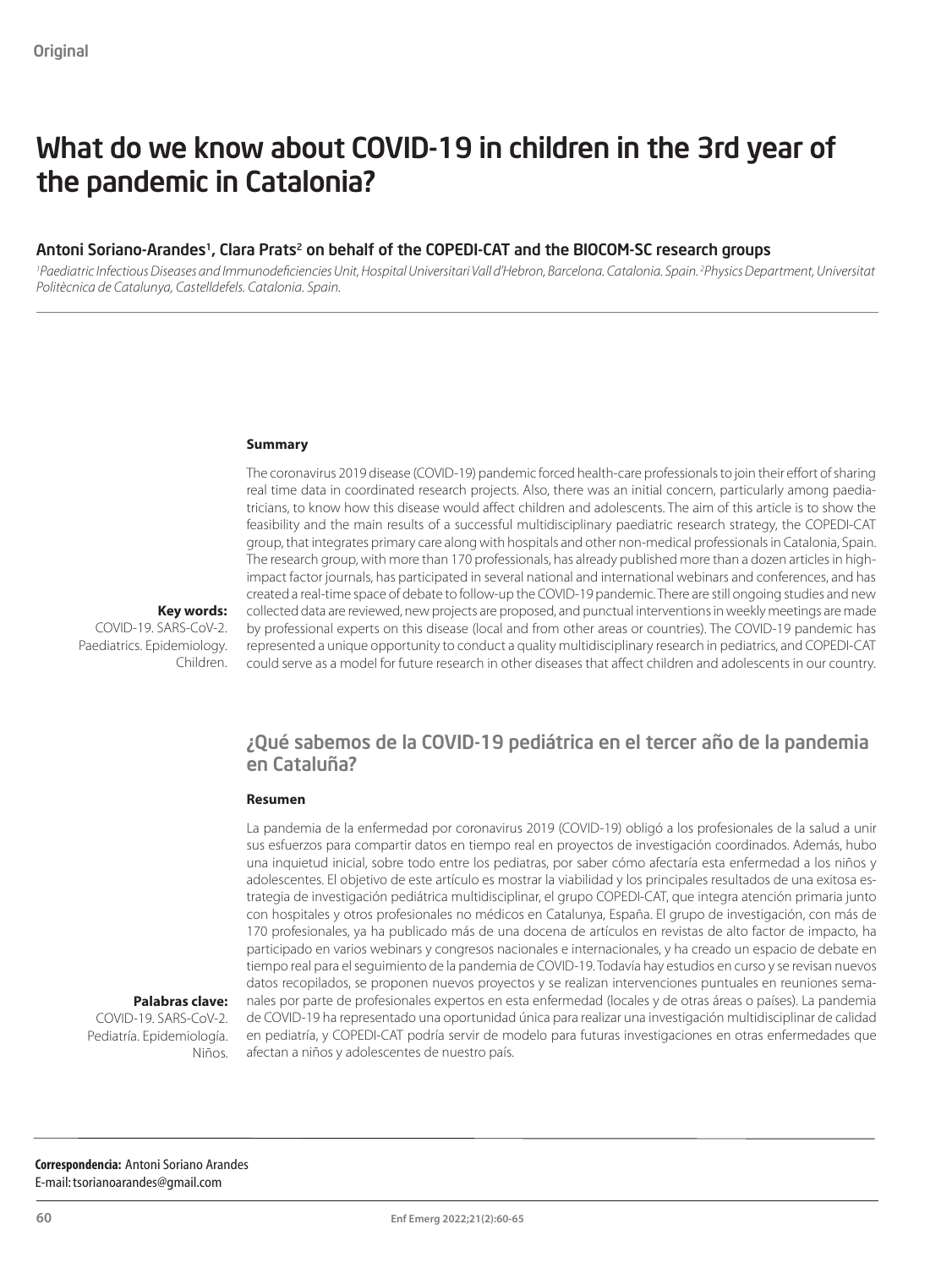## Introduction

The outbreak of the Severe Acute Respiratory Syndrome Coronavirus 2 (SARS-CoV-2) in Wuhan (China) at the end of 2019 was the starting point of the Coronavirus 2019 disease (COVID-19) pandemic in Europe in March 2020. At the same time as this was happening, there was a need for communication and joint research between health professionals, particularly among paediatricians in Catalonia (Spain), to know how this disease would affect children and adolescents. As a consequence, the COVID-19 paediatric research in Catalonia (COPEDI-CAT) was created as a network of paediatricians from Primary and Hospital health-care centres aiming to answer some of the research questions related to COVID-19 in children. The COPEDI-CAT research group was gradually expanded to other specialists from different research areas including epidemiology, microbiology, immunology, computational biology and also paediatricians from abroad working with SARS-CoV-2 infection.

The first published international studies about paediatric COVID-19 demonstrated a lower household SARS-CoV-2 transmission when the index cases were children<sup>1</sup>. In addition, SARS-CoV-2 seroprevalence studies demonstrated that this infection was proportionally increasing with the age<sup>2</sup>. On the other hand, children with SARS-CoV-2 infection were mostly asymptomatic or had mild symptoms, especially fever and cough, and a low percentage were hospitalized with a general good prognosis<sup>3</sup>. However, after the first pandemic wave, children diagnosed with a severe multisystem inflammatory syndrome (MIS-C) temporally associated with COVID-19 and long-COVID paediatric cases were reported.

In this context, COPEDI-CAT has focused its research in the following studies: SARS-CoV-2 household transmission, building up clinical predictive models for paediatric COVID-19 disease, long-COVID in children and adolescents, analysis of MIS-C cases in Catalonia to determine incidence and prevalence among the paediatric population, SARS-CoV-2 dynamics transmission in the schools (Sentinel Schools project), SARS-CoV-2 interaction with other respiratory viruses affecting children, and the report of possible adverse effects of the COVID-19 vaccine on children and adolescents.

The aim of this article is to show the feasibility of a successful multidisciplinary quality research strategy in COVID-19 that integrates primary care along with hospitals and other areas of research work in Catalonia.

### Material and method

COPEDI-CAT research group was launched in July 2020. A secure digital database (REDCap©, Vanderbilt University, Nashville, USA) was initially used to collect all the paediatric COVID-19 cases diagnosed in the participating Catalan Primary Care centres and hospitals. In addition, other data was obtained from public administration agencies such as the Catalan Agency for Health Quality and Assessment (AQuAS), Primary Care Information Systems (SISAP) and Traçacovid website from the Department of Education of the Generalitat de Catalunya. Subsequently, as the pandemic was going on, and given the need for a multidisciplinary approach, the computational biology research group of the Department of Physics of the Universitat Politècnica de Catalunya (BIOCOM-SC, UPC) joined us, as well as the departments of Microbiology and Immunology of the Hospital Universitari Vall d'Hebron. Thus, the COPEDI-CAT group is currently made up of more than 170 professionals, paediatricians from Primary Care (n=111), paediatricians from public and private hospitals (n=55), microbiologists and immunologists (n=5), biophysics and bioengineers of the BIOCOM-SC research team, and international paediatric collaborators from Italy, UK, Chile, Costa Rica and other Latin American countries. This research initiative has received the institutional support of the Catalan Society of Paediatrics (SCP) since its launch.

There are weekly meetings where the ongoing studies are updated, data collected are reviewed, proposals for new projects are discussed, and journal club sessions, given by local and international paediatricians and professionals from other disciplines, are presented. In addition, a COPEDI-CAT website has been created (https://www.copedicat.cat/inici) with the aim of disseminating the research to all interested professionals. Moreover, due to the scientific production, it has been possible to create the Emerging Group of Paediatric Infectious Diseases (ReCaVip) at the IDIAP-Jordi Gol Institute, and an agreement has also been signed between Vall d'Hebron Research Institute (VHIR) and IDIAP-Jordi Gol with the aim of developing different projects in a coordinated manner between hospital and primary care.

### Results

During last two years, the COPEDI-CAT network has participated in different national and international congresses and webinars (Table 1), and has led and published several studies around COVID-19 and children that are summarized in Table 2. The first study aimed to analyse epidemiological and clinical features and viral household transmission dynamics in COVID-19 patients aged <16 years. The secondary attack rate (SAR) was calculated, and logistic regression was used to assess associations between transmission risk factors and SARS-CoV-2 infection. The study included 1,040 COVID-19 patients, almost half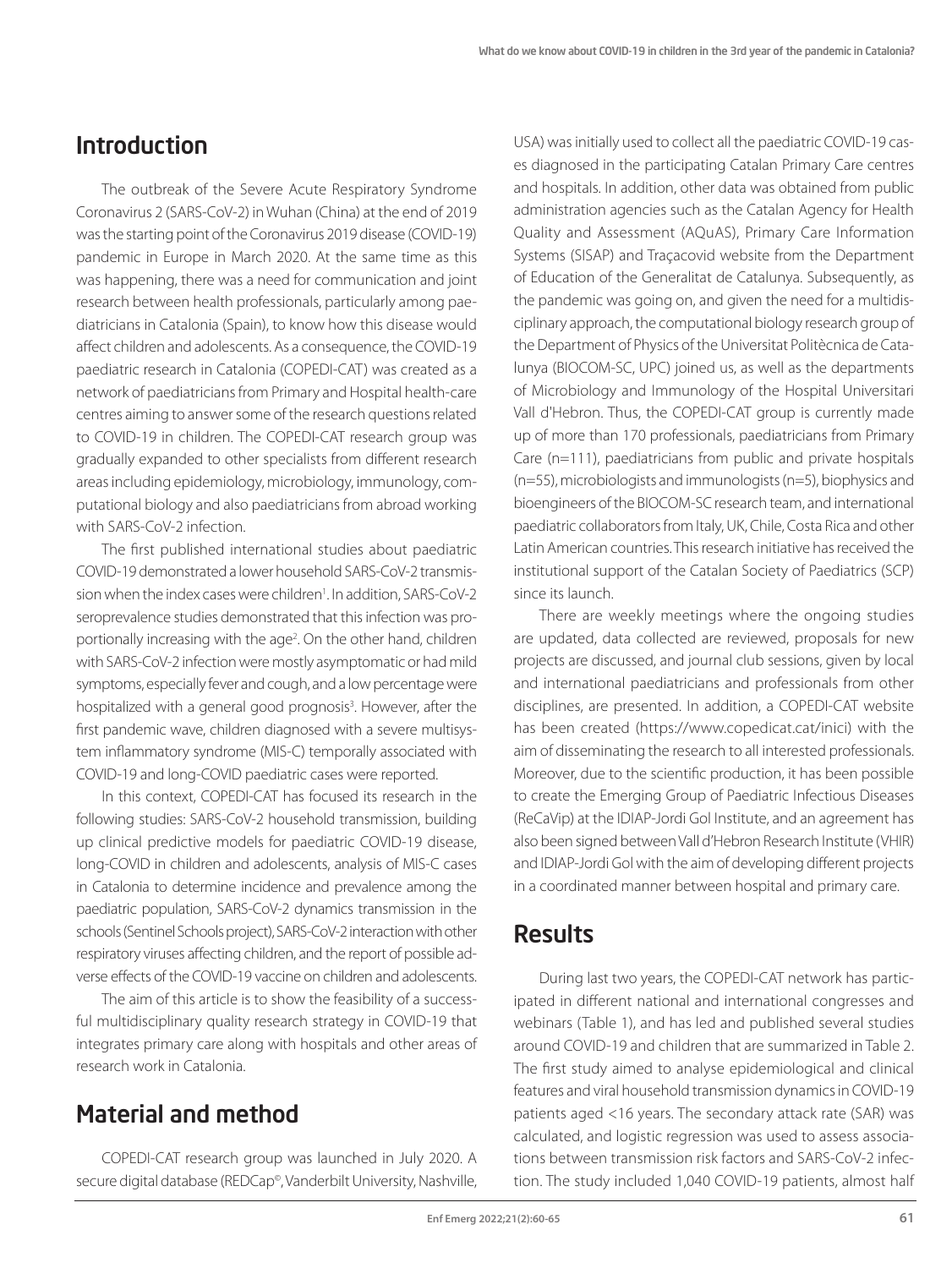### **Table 1. Oral communications in congresses and webinars or courses of the COPEDI-CAT research group.**

| <b>Oral communications in congresses</b>                                                                                                                 |                 |                                                                                                                      |
|----------------------------------------------------------------------------------------------------------------------------------------------------------|-----------------|----------------------------------------------------------------------------------------------------------------------|
| Title                                                                                                                                                    | Date            | <b>Congress</b>                                                                                                      |
| Estudio COPEDI-CAT. Enfermedad pediátrica COVID-19 en<br>Cataluña. Papel de los niños en la dinámica de la transmisión<br>intradomiciliar del SARS-CoV-2 | 5-7/11/2020     | I Congreso digital Asociación Española de<br>Pediatría (AEP)                                                         |
| Papel de los niños en la transmisión del SARS-CoV-2. Estudio<br>multicéntrico colaborativo entre atención primaria y hospitalaria                        | 10/3-15/05/2021 | Curso online de actualización en pediatría de la<br>Asociación española de pediatría de atención<br>primaria (AEPap) |
| La COVID a pediatria. No tot està als protocols                                                                                                          | 27-28/05/2021   | I Reunió Anual Virtual de la SCP                                                                                     |
| Transmissió intradomiciliar del SARS-CoV-2 a Catalunya: quin<br>paper tenen els nens?                                                                    | 27-28/05/2021   | I Reunió Anual Virtual de la Societat Catalana de<br>Pediatria                                                       |
| Característiques clíniques de la COVID-19 en nens a Catalunya                                                                                            | 27-28/05/2021   | I Reunió Anual Virtual de la Societat Catalana de<br>Pediatria                                                       |
| Es pot dur a terme investigació d'alt nivell a pediatria d'atenció<br>primària?                                                                          | 27-28/05/2021   | I Reunió Anual Virtual de la Societat Catalana de<br>Pediatria                                                       |
| Household SARS-CoV-2 transmission and children: a network<br>prospective study                                                                           | 25-29/05/2021   | The 39th Annual Meeting of the European Society<br>of Paediatric Infectious Diseases ESPID 2021                      |
| Aplicación de modelos predictivos en el diagnóstico clínico<br>de la infección por SARS-CoV-2 en población pediátrica                                    | 3-5/06/2021     | Il Congreso digital AEP                                                                                              |
| COVID-19 persistente pediátrico                                                                                                                          | 3-5/06/2021     | Il Congreso digital AEP                                                                                              |
| Migraciones y pandemia: Impacto en salud                                                                                                                 | 13-15/10/2021   | XIX Congreso latinoamericano de Infectología<br>pediátrica (SLIPE 2021)                                              |
| Oral presentations in webinars and courses                                                                                                               |                 |                                                                                                                      |
| <b>Title</b>                                                                                                                                             | <b>Date</b>     | <b>Webinar or course</b>                                                                                             |
| Projecte COPEDI-CAT: COVID-19 pediàtrica a Catalunya                                                                                                     | 10/02/2020      | IRSI Vall d'Hebron Institut de recerca (HVIR)                                                                        |
| Manifestaciones pediátricas en la COVID-19. Kawasaki                                                                                                     | 23-25/09/2020   | Actualización en el diagnóstico y tratamiento del<br>COVID-19. Universidad Internacional Menéndez<br>Pelayo Tenerife |
| COVID-19 in children: what's their role in viral transmission?                                                                                           | 3/11/2020       | King's Health Partner. European University<br>Hospital Alliance                                                      |
| Projecte viu col·laboratiu Hospitalària i Atenció Primària                                                                                               | 17/03/2021      | XXXVIII Curs de Formació Continuada Pediatres<br>de ponent                                                           |
| <b>COPEDI-CAT</b>                                                                                                                                        | 5/10/2021       | Actualització Grup de Recerca. GT Malalties<br>infeccoses. SCP                                                       |
| Lesiones aprendidas y consecuencias de la pandemia por<br>SARS-CoV-2 en la edad pediátrica                                                               | 7/10/2021       | I Encuentro con el pediatra. Hospital Universitario<br>Quirónsalud Madrid                                            |
| Afectación por el virus del SARS-CoV-2 en el paciente pediátrico                                                                                         | 7/10/2021       | I Encuentro con el pediatra. Hospital Universitario<br>Quirónsalud Madrid                                            |
| Recerca catalana en la xarxa                                                                                                                             | 8/10/2021       | V Jornada catalana d'actualització en Infectologia<br>pediàtrica                                                     |
| Novetats en vacunes en temps de COVID                                                                                                                    | 8/10/2021       | V Jornada catalana d'actualització en Infectologia<br>pediàtrica                                                     |
| Sumant esforços per donar respostes a la COVID pediátrica a<br>Catalunya                                                                                 | 21/10/2021      | Sessió Inaugural XXXIV Curs de Formació<br>Continuada Dr. Riera. Consorci Sanitari de l'Anoia                        |

(47.2%) were asymptomatic, 10.8% had comorbidities and 2.6% required hospitalization. Viral transmission was common among household members (62.3%), more than 70% (756/1,040) of paediatric cases were secondary to an adult, whereas 7.7% (80/1,040) were index cases. The SAR was significantly lower in households with COVID-19 paediatric index cases during the school period relative to summer (p=0.02) and compared to adults (p=0.006). We concluded that children were unlikely to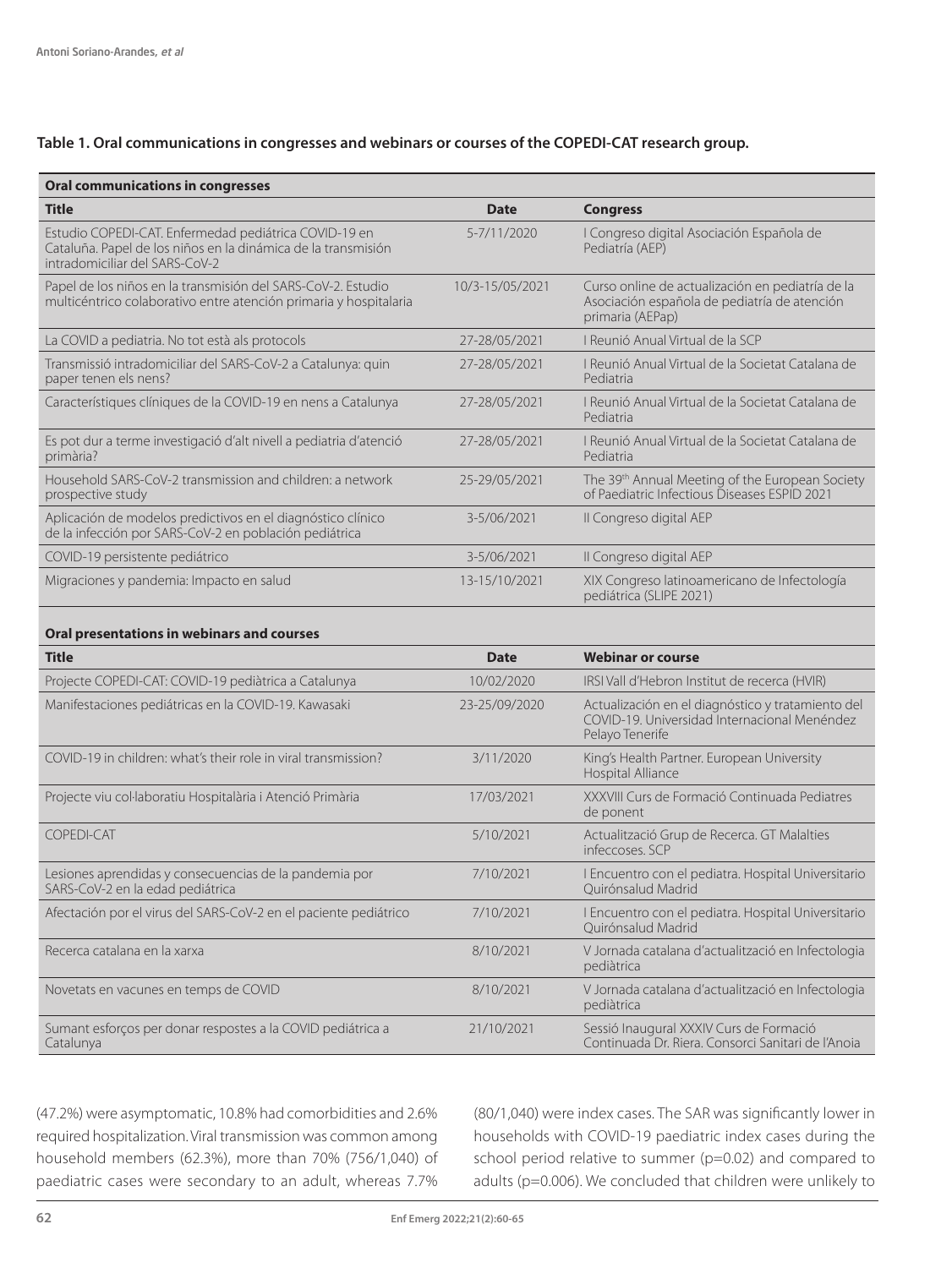#### **Table 2. Publications of the COPEDI-CAT research group.**

| <b>Title</b>                                                                                                                                                                              | Journal                                                | <b>Reference</b>                                                                                           |
|-------------------------------------------------------------------------------------------------------------------------------------------------------------------------------------------|--------------------------------------------------------|------------------------------------------------------------------------------------------------------------|
| Household Severe Acute Respiratory Syndrome Coronavirus 2<br>Transmission and Children: A Network Prospective Study                                                                       | Clinical Infectious<br>Diseases Journal                | Clin Infect Dis. 2021 Sep 15;73(6):e1261-e1269.<br>doi: 10.1093/cid/ciab228.                               |
| Fever without source as the first manifestation of SARS-CoV-2<br>infection in infants less than 90 days old                                                                               | European Journal<br>of Pediatrics                      | Eur J Pediatr. 2021 Jul;180(7):2099-2106. doi:<br>10.1007/s00431-021-03973-9. Epub 2021 Feb 19.            |
| Papel de los niños en la transmisión del SARS-CoV-2. Estudio<br>multicéntrico colaborativo entre Atención Primaria y Hospitalaria                                                         | Revista Pediatria de<br>Atención Primaria              | Rev Pediatr Aten Primaria. Supl. 2021(30):58-61.                                                           |
| Los menores de 16 años apenas son relevantes en la evolución<br>global de la pandemia por SARS-CoV-2                                                                                      | Revista Pediatria de<br>Atención Primaria              | Rev Pediatr Aten Primaria. 2021;23:91.                                                                     |
| Conocimientos y retos sobre COVID-19 y población pediátrica                                                                                                                               | Revista Pediatria de<br>Atención Primaria              | Rev Pediatr Aten Primaria 2021;23:91.                                                                      |
| Prevalence of thrombotic complications in children with<br>$SARS-CoV-2$                                                                                                                   | Archives of Diseases<br>in Childhood                   | Arch Dis Child. 2021 Nov;106(11):1129-1132.<br>doi: 10.1136/archdischild-2020-321351.<br>Epub 2021 Apr 30. |
| Treatment of Multisystem Inflammatory Syndrome in Children                                                                                                                                | New England Journal<br>Medicine                        | N Engl J Med. 2021 Jul 1;385(1):11-22.<br>doi: 10.1056/NEJMoa2102968. Epub 2021 Jun 16.                    |
| Reply to Darcis et al                                                                                                                                                                     | Clinical Infectious<br>Diseases Journal                | Clin Infect Dis. 2022 Mar 1;74(4):747-749. doi:<br>10.1093/cid/ciab572.                                    |
| A Bayesian Model to Predict COVID-19 Severity in Children                                                                                                                                 | The Pediatric Infectious<br>Disease Journal            | Pediatr Infect Dis J. 2021 Aug 1;40(8):e287-e293.<br>doi: 10.1097/INF.0000000000003204.                    |
| Age-dependency of the Propagation Rate of Coronavirus Disease<br>2019 Inside School Bubble Groups in Catalonia, Spain                                                                     | The Pediatric Infectious<br>Disease Journal            | Pediatr Infect Dis J. 2021 Nov 1:40(11):955-961. doi:<br>10.1097/INF.0000000000003279.                     |
| Schools as a Framework for COVID-19 Epidemiological<br>Surveillance of Children in Catalonia, Spain: A Population Based<br>Study                                                          | Frontiers in paediatrics                               | Front Pediatr. 2021 Sep 8;9:754744. doi: 10.3389/<br>fped.2021.754744. eCollection 2021.                   |
| Prevalence of asymptomatic SARS-CoV-2 infection in children<br>undergoing hospital screening.                                                                                             | Enfermedades<br>Infecciosas y<br>Microbiología Clínica | Enferm Infecc Microbiol Clin (Engl Ed).<br>2021 Oct;39(8):415-416. doi: 10.1016/j.<br>eimce.2020.10.008    |
| Clinical spectrum of COVID-19 and risk factors associated with<br>severity in Spanish children                                                                                            | European Journal of<br>Pediatrics                      | Eur J Pediatr. 2022 Mar;181(3):1105-1115. doi:<br>10.1007/s00431-021-04306-6. Epub 2021 Nov 5.             |
| Symptom-Based Predictive Model of COVID-19 Disease in<br>Children                                                                                                                         | Viruses                                                | Viruses. 2021 Dec 30;14(1):63. doi: 10.3390/<br>v14010063.                                                 |
| Study protocol for monitoring SARS-CoV-2 infection and<br>its determinants in Catalonia (Spain): an observational and<br>participatory research approach in a Sentinel Network of Schools | <b>BMJ Open</b>                                        | BMJ Open. 2022 Jan 25;12(1):e055649. doi:<br>10.1136/bmjopen-2021-055649.                                  |

cause household COVID-19 clusters or be major drivers of the pandemic, even if attending school<sup>4</sup>. .

Later on, our aim, as a COVID-19 paediatric research network, was to study the SARS-CoV-2 transmission within the schools in Catalonia collaborating with the BIOCOM-SC from the UPC. As a result of this collaboration we published the results of two studies<sup>5,6</sup>. In the first one<sup>5</sup>, we analysed contagions of COVID-19 inside school bubble groups in Catalonia in the presence of strong non-pharmaceutical interventions from September to December 2020. We found that propagation inside of the bubble group was small. Among 75% index cases, there was no transmission to other members in the classroom, with an average specific reproductive number across all ages of 0.4. We found a significant age-trend in the secondary attack rates, concluding that the SAR depends on the school level and therefore on the age<sup>5</sup>. In the second study<sup>6</sup>, we analysed the childhood (<18 years) COVID-19 incidence in Catalonia during the first 36 weeks of the 2020-2021 school-year comparing it with the incidence in adults. Despite a great diagnostic effort among children, the relative incidence of SARS-CoV-2 for <18 years was slightly lower than for the general population, and it increased with the age of the children. We concluded that a great diagnostic effort, including mass screening and systematic whole-group contact tracing, was associated with childhood SARS-CoV-2 incidence and lower positivity rate in the 2020-2021 school year, and schools were a key tool in epidemiological surveillance rather than being main drivers of SARS-CoV-2 incidence in Catalonia<sup>6</sup>. On the other hand, to evaluate and establish the diagnostic performance of the symptoms and signs (isolated and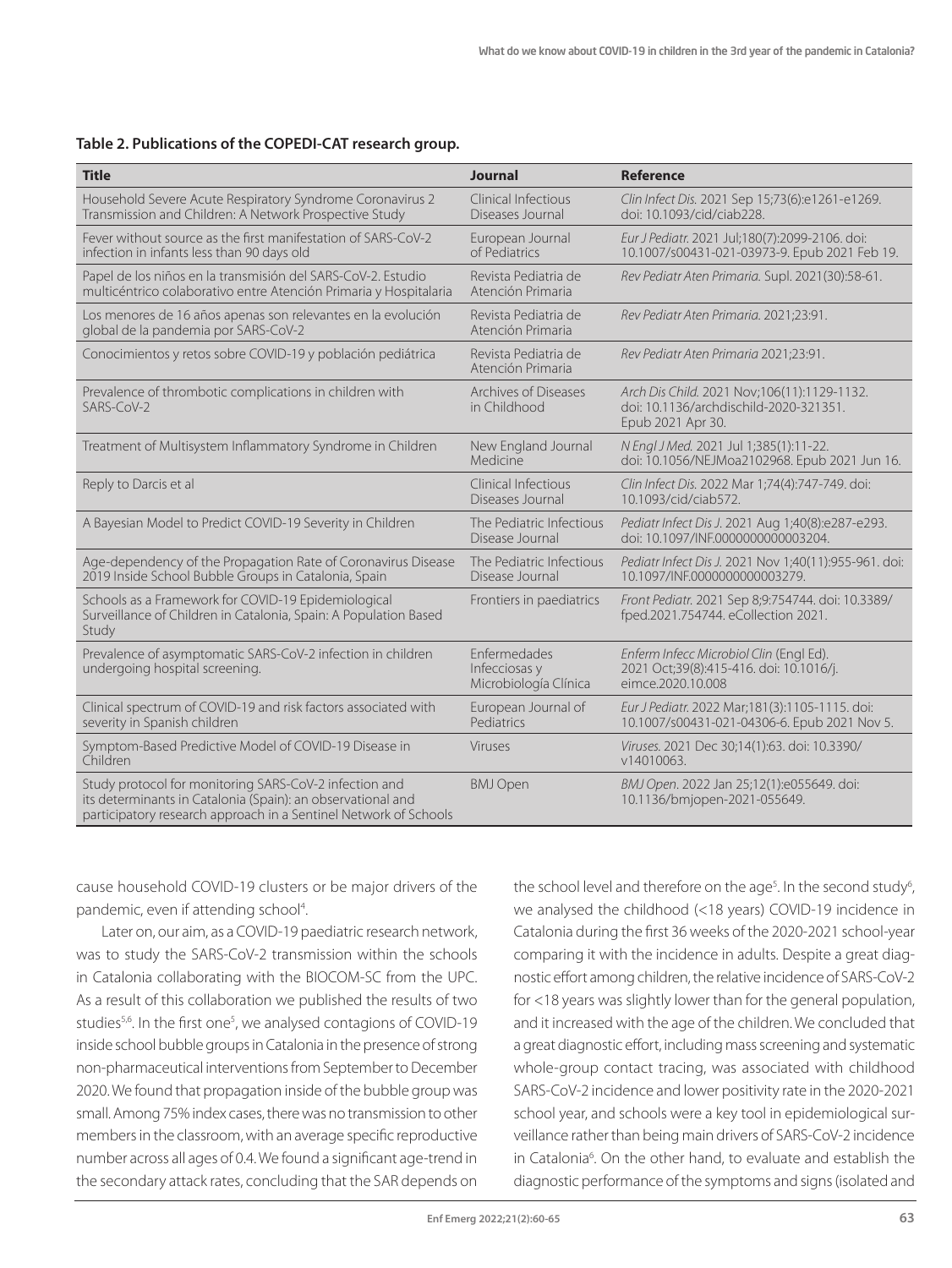in combination) in community-based children with suspected COVID-19, we aimed to propose a machine learning (ML) model to assess the need for a SARS-CoV-2 test in children, depending on their clinical symptoms<sup>7</sup>. The use of ML demonstrated an AUROC of 0.65 to predict a COVID-19 diagnosis in children, being the absence of high-grade fever the major predictor of COVID-19 in younger children, whereas loss of taste or smell was the most determinant symptom in older children. We concluded that although the accuracy of the models was lower than expected, they can be used to help paediatricians to provide a diagnosis when epidemiological data on the risk of exposure to COVID-19 is unknown7 .

We were awarded by the Fundació La Marató de TV3 2021 for the project "SARS-CoV-2 and other respiratory viruses in childhood: different approaches to define predictive models for their diagnosis and epidemiological evolution" with the expedient number 202134-30-31, with the aim to study epidemiological and clinical predictive models for SARS-CoV-2 and other respiratory viruses. The results of this study will serve for a thesis of a pre-doctoral student at the UPC. We also were awarded by the Fundación Prandi de Pediatría Extrahospitalaria for the project "Risk and Predictive Factors of Persistent COVID-19 in children and adolescents in Catalonia", to study the long-COVID syndrome in children and adolescents, and a guide for the management of persistent paediatric COVID-19 was launched in 2021 http://www.scpediatria.cat/?p=page/ html/detallnoticia/4817. Finally, there are several ongoing studies about COVID-19 in children within the Sentinel Schools project (https://escolessentinella.cat), launched by the Departament de Salut i Educació de la Generalitat de Catalunya coordinated by the Centre d'Estudis Epidemiològics sobre el VIH/SIDA de Catalunya (CEEISCAT)<sup>8</sup>.

### **Discussion**

COPEDI-CAT has represented a great achieve in qualitative paediatric research in COVID-19 in Catalonia. The multidisciplinary network with primary care and hospital paediatricians working together with other professionals from different scientific and medical areas is crucial to explain the final result of these studies. In this sense, the BIOCOM-SC research team has been one of the pillars of the group with their modelling and analytical approach of the tackled studies. On the other hand, the departments of microbiology and immunology of the Vall d'Hebron University Hospital have provided the network with their expertise on the microbiological and genetic determinations and on the design and set-up of sentinel surveillance systems.

Networking for the study of paediatric COVID-19 disease has also been carried out in hospital-based settings, such as the EPICO-AEP group in Spain, which described risk factors associated to severe paediatric COVID-19 disease<sup>9,10</sup>, described the clinical and epidemiology of MIS-C cases<sup>11</sup>, and reviewed the characteristics of thrombotic complications of SARS-CoV-2 in the paediatric population<sup>12</sup>, among other studies. In Europe, the European paediatric tuberculosis research group (ptbnet), formed by paediatricians working with paediatric tuberculosis since 2009, studied the characteristics of severe paediatric COVID-19 cases admitted to 82 hospitals in 25 European countries during the first pandemic wave<sup>13</sup>. The main findings of this study were that COVID-19 is generally a mild disease in children. However, a small proportion developed severe disease requiring ICU admission and prolonged ventilation, although fatal outcome was overall rare<sup>13</sup>. And finally, high-impact studies have been conducted in United Kingdom thanks to government incentives with population-based surveillance<sup>14,15</sup>.

From the beginning of the COVID-19 pandemic to late-March 2022, 2,598,940 individuals under 20 years of age have been diagnosed in Spain (22.5% of a total of 11,532,101 cases), and 52 have died (15 since October 2021)<sup>16</sup>. In Catalonia, we have diagnosed 148 MIS-C cases and the prevalence of long-COVID in children is being studied, although it appears to be lower than in adults. Despite the low severity of COVID-19 in paediatrics, the long COVID-19 in children and the MIS-C cases have caused concern to the families and their paediatricians. For this reason, the COPEDI-CAT group has lastly focused on the research of these areas, with several ongoing projects. Globally, MIS-C outbreaks are infrequent, have declined along the time of the pandemic, and can give clinical spectrum ranging from fever and inflammation to myocarditis, shock, and aneurysms17,18. COPEDI-CAT preliminary results on the MIS-C cases in Catalonia point to a similar direction. On the other hand, long COVID-19 disease in children has an unknown prevalence and can limit the daily lives of the affected children and adolescents<sup>19, 20</sup>. These issues are being investigated by COPEDI-CAT, with a long COVID-19 study that includes a control group that should facilitate the assessment of its incidence.

We are convinced that the successful COPEDI-CAT model can persist over time with the aim to be replicated in other areas of the paediatric research. The active participation of primary care paediatricians has been and will keep being the key: their proximity to the community allows for a higher quality approach to children's health. Their collaboration with hospital paediatricians gives coverage to the whole clinical progress of infectious diseases in children, from mild infections to most serious cases.